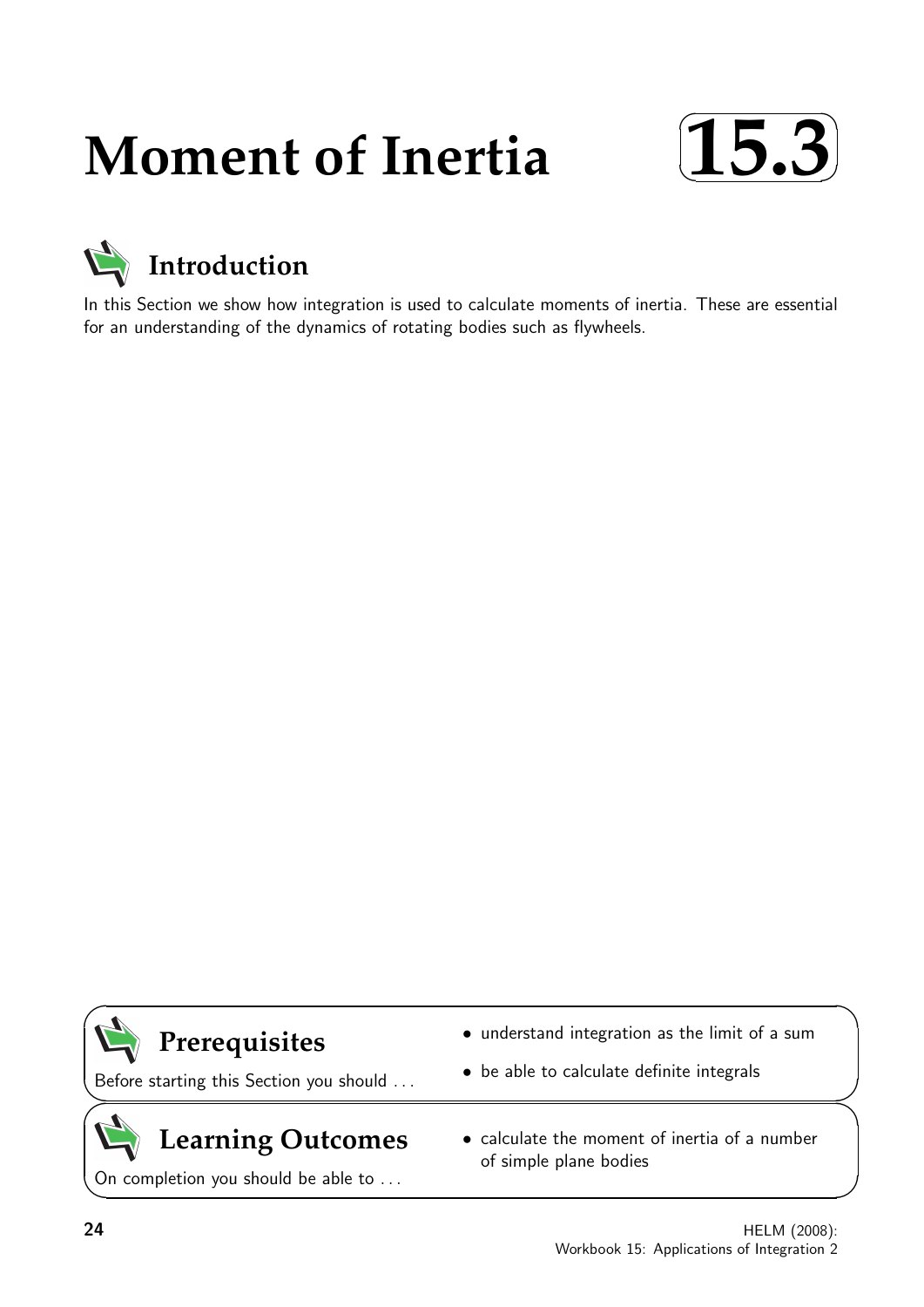

### **1. Introduction**



Figure 8: A lamina rotating about an axis through  $O$ 

Figure 8 shows a lamina which is allowed to rotate about an axis perpendicular to the plane of the lamina and through O. The moment of inertia about this axis is a measure of how difficult it is to rotate the lamina. It plays the same role for rotating bodies that the mass of an object plays when dealing with motion in a line. An object with large mass needs a large force to achieve a given acceleration. Similarly, an object with large moment of inertia needs a large turning force to achieve a given angular acceleration. Thus knowledge of the moments of inertia of laminas and of solid bodies is essential for understanding their rotational properties.

In this Section we show how the idea of integration as the limit of a sum can be used to find the moment of inertia of a lamina.

# **2. Calculating the moment of inertia**

Suppose a lamina is divided into a large number of small pieces or **elements**. A typical element is shown in Figure 9.



Figure 9: The moment of inertia of the small element is  $\delta m r^2$ 

The element has mass  $\delta m$ , and is located a distance r from the axis through O. The moment of inertia of this small piece about the given axis is defined to be  $\delta m\, r^2$ , that is, the mass multiplied by the square of its distance from the axis of rotation. To find the total moment of inertia we sum the individual contributions to give

$$
\sum r^2 \delta m
$$

where the sum must be taken in such a way that all parts of the lamina are included. As  $\delta m \to 0$ we obtain the following integral as the definition of moment of inertia: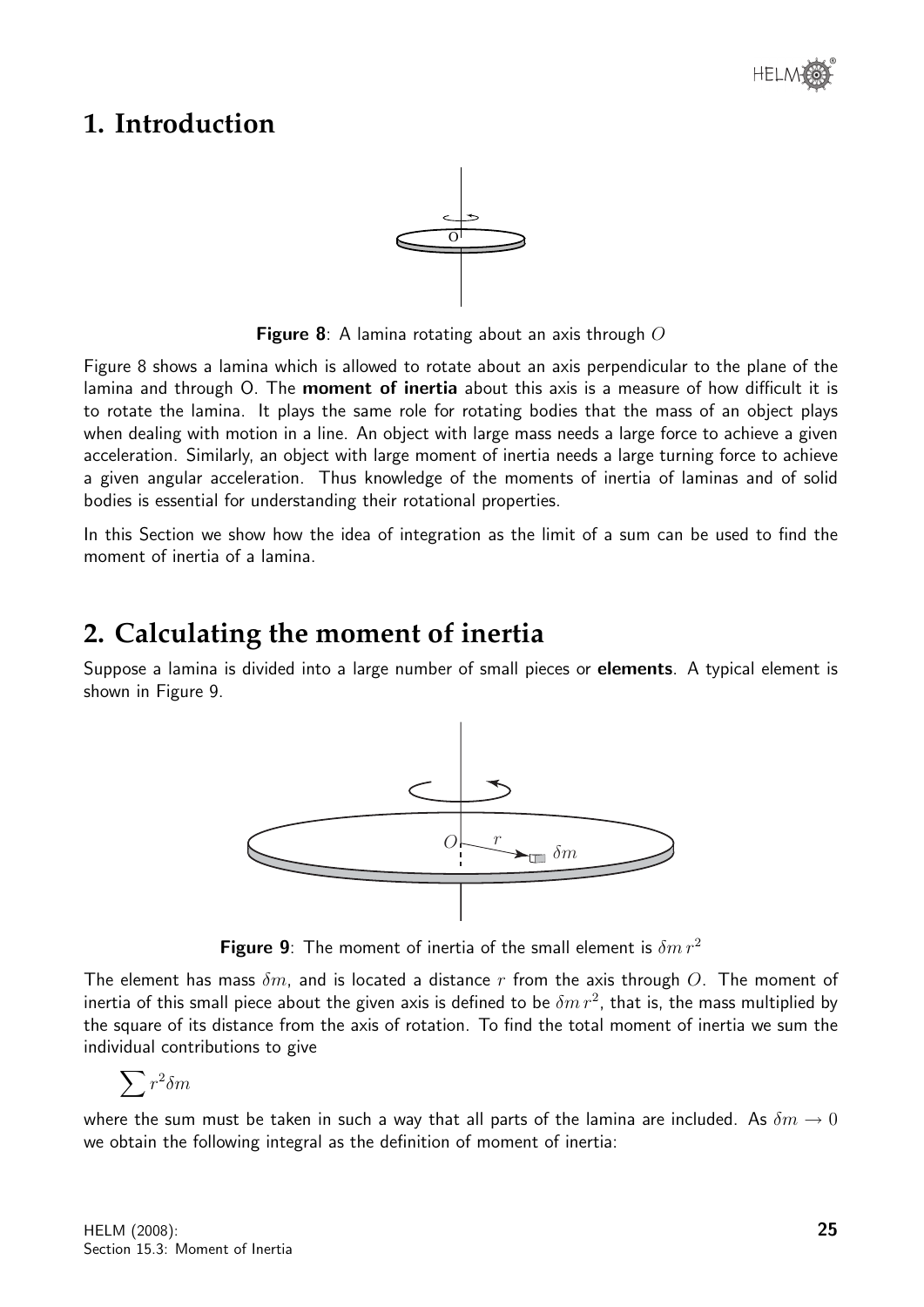| $\sum$ Key Point 5                                                                |
|-----------------------------------------------------------------------------------|
| moment of inertia $I = \int r^2 dm$                                               |
| where the limits of integration are chosen so that the entire lamina is included. |
| The unit of moment of inertia is $kg m2$ .                                        |

We shall illustrate how the moment of inertia is actually calculated in practice, in the following Tasks.



Calculate the moment of inertia about the y-axis of the square lamina of mass  $M$ and width b, shown below. (The moment of inertia about the  $y$ -axis is a measure of the resistance to rotation around this axis.)



A square lamina rotating about the  $y$ -axis.

Let the mass per unit area of the lamina be  $\rho$ . Then, because its total area is  $b^2$ , its total mass M is  $b^2 \rho$ . Imagine that the lamina has been divided into a large number of thin vertical strips. A typical strip is shown in the figure above. The strips are chosen in this way because each point on a particular strip is approximately the same distance from the axis of rotation (the  $y$ -axis).

(a) Referring to the figure, write down the width of each strip:

| <b>Your solution</b> |  |
|----------------------|--|
| <b>Answer</b>        |  |
| $\partial x$         |  |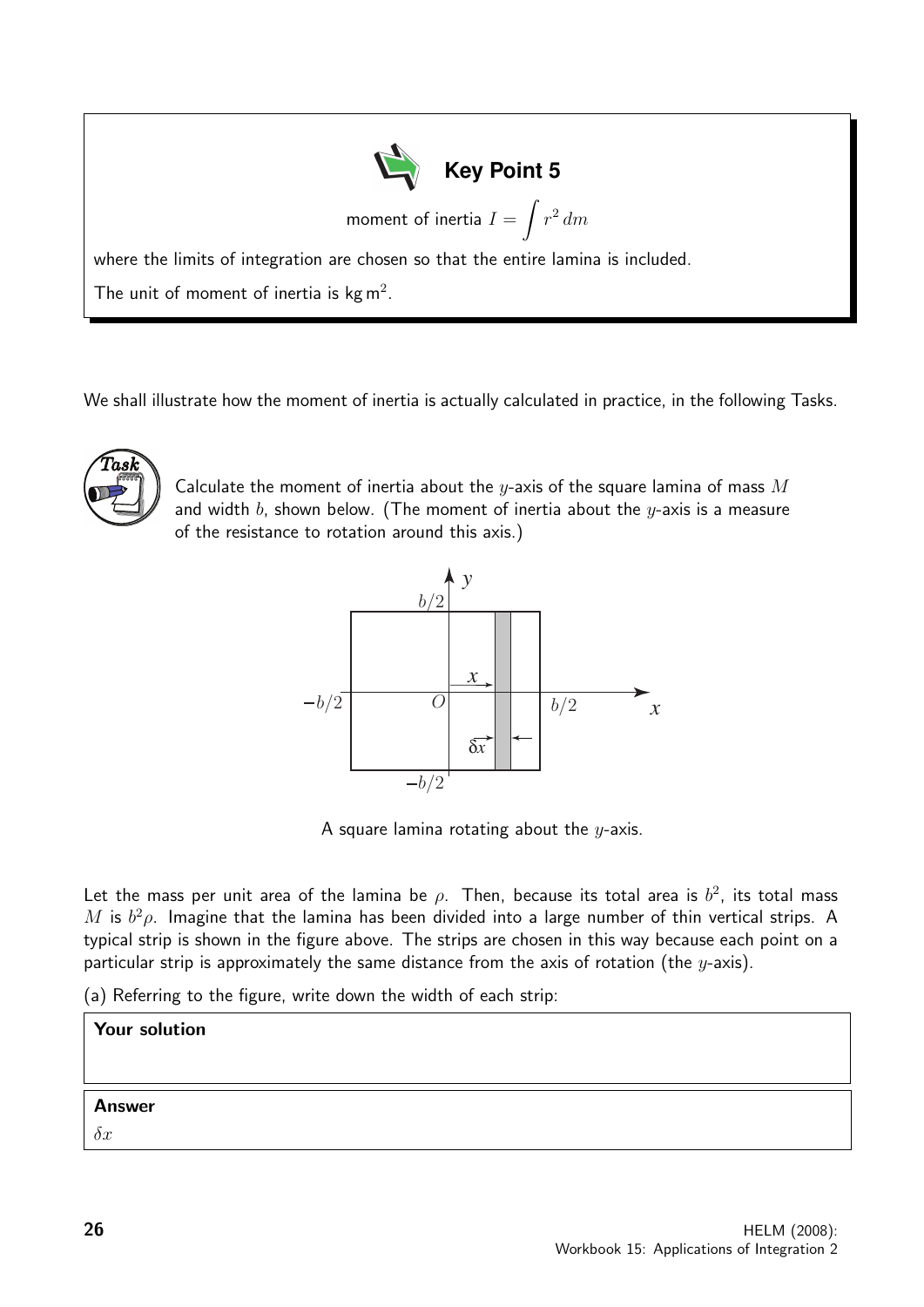

(b) Write down the area of the strip:

| <b>Your solution</b> |                                                                             |  |
|----------------------|-----------------------------------------------------------------------------|--|
|                      |                                                                             |  |
| <b>Answer</b>        |                                                                             |  |
| $b\delta x$          |                                                                             |  |
|                      | (c) With $\rho$ as the mass per unit area write down the mass of the strip: |  |

| <b>Your solution</b>                                                                                          |                                                                                                                 |  |
|---------------------------------------------------------------------------------------------------------------|-----------------------------------------------------------------------------------------------------------------|--|
|                                                                                                               |                                                                                                                 |  |
| <b>Answer</b>                                                                                                 |                                                                                                                 |  |
| $\rho b\delta x$                                                                                              |                                                                                                                 |  |
| the second contract of the second contract of the second contract of the second contract of<br>____<br>______ | the contract of the contract of the contract of the contract of the contract of the contract of the contract of |  |

(d) The distance of the strip from the y-axis is x. Write down its moment of inertia :

| Your solution   |  |  |
|-----------------|--|--|
|                 |  |  |
| <b>Answer</b>   |  |  |
| $mbx^2\delta x$ |  |  |
|                 |  |  |

(e) Adding contributions from all strips gives the expression  $\sum \rho b x^2 \delta x$  where the sum must be such that the entire lamina is included. As  $\delta x \to 0$  the sum defines an integral. Write down this integral:

#### Your solution

Answer  $I = \int^{b/2}$  $-b/2$  $\rho b x^2 dx$ 

(f) Note that the limits on the integral have been chosen so that the whole lamina is included. Then

$$
I = \rho b \int_{-b/2}^{b/2} x^2 dx
$$

Evaluate this integral:

Your solution

 $I =$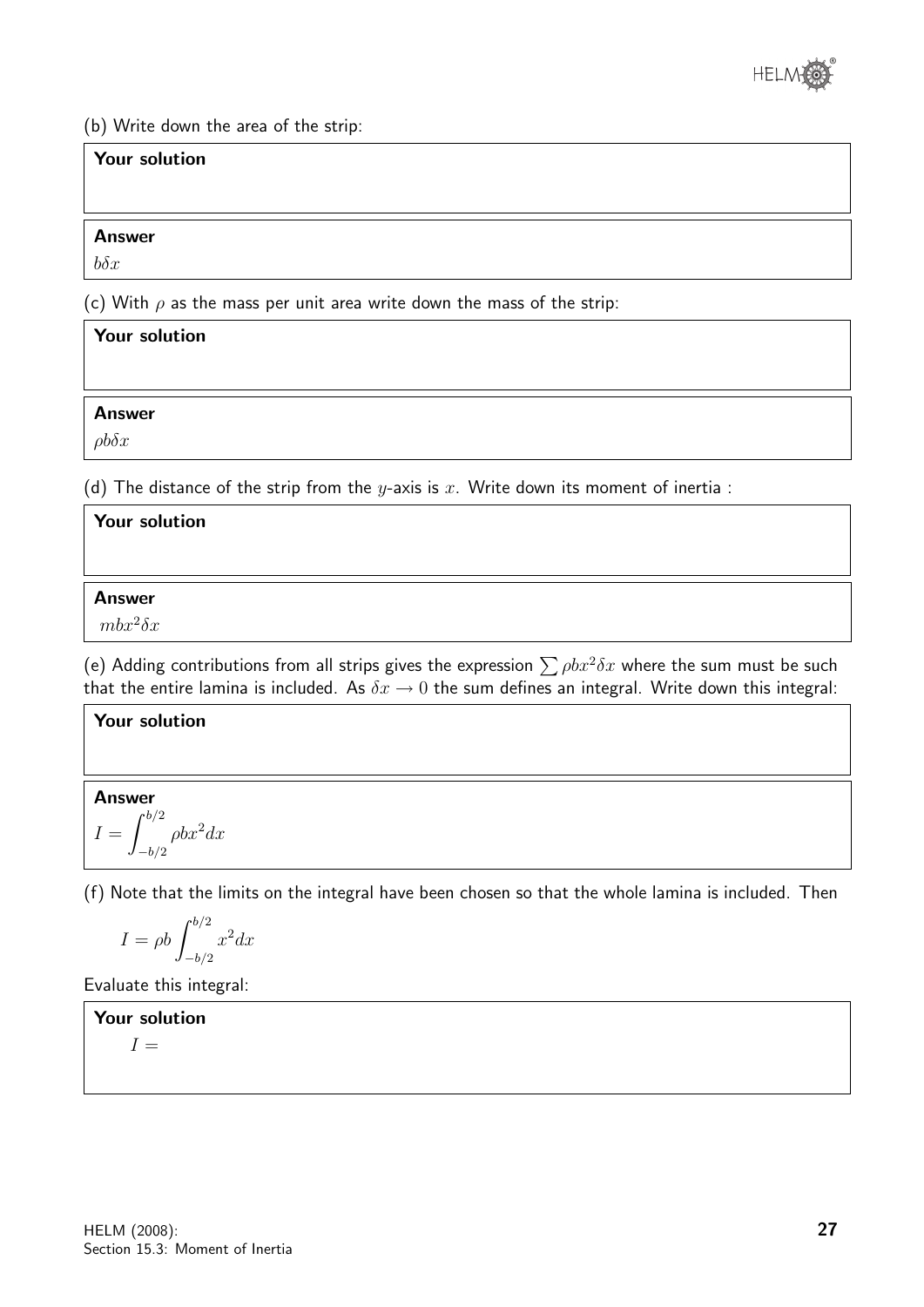Answer  
\n
$$
I = \rho b \left[ \frac{x^3}{3} \right]_{-b/2}^{b/2} = \frac{\rho b^4}{12}
$$

(g) Write down an expression for M in terms of b and  $\rho$ :

#### Your solution

#### Answer

 $M = b^2 \rho$ 

(h) Finally, write an expression for  $I$  in terms of  $M$  and  $b$ :

| Your solution                   |  |  |
|---------------------------------|--|--|
|                                 |  |  |
|                                 |  |  |
|                                 |  |  |
| Answer<br>$=$ $\frac{Mb^2}{12}$ |  |  |



Find the moment of inertia of a circular disc of mass  $M$  and radius  $a$  about an axis passing through its centre and perpendicular to the disc.



A circular disc rotating about an axis through O.

The figure above shows the disc lying in the plane of the paper. Because of the circular symmetry the disc is divided into concentric rings of width  $\delta r$ . A typical ring is shown below. Note that each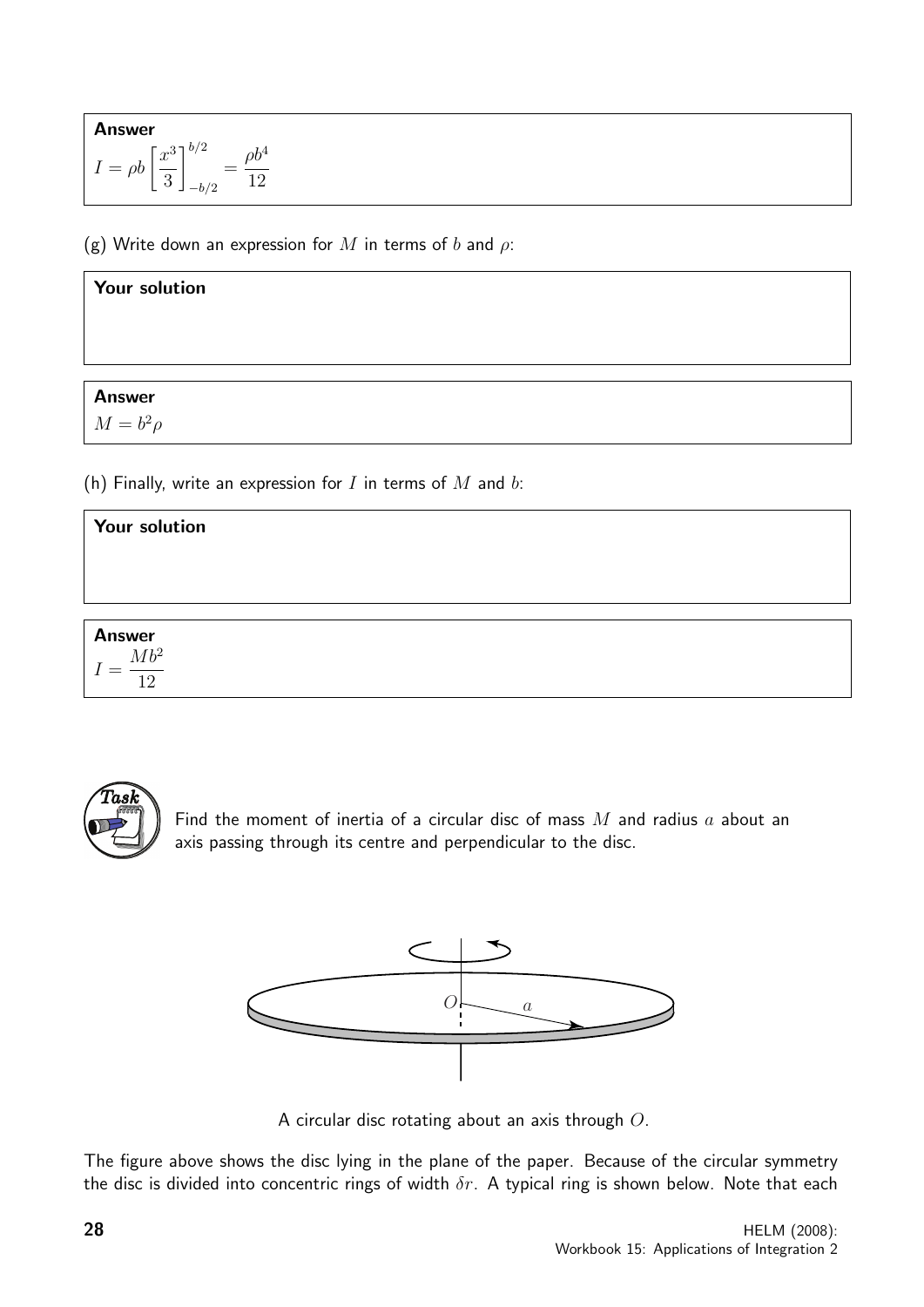point on the ring is approximately the same distance from the axis of rotation.



The lamina is divided into many circular rings.

The ring has radius r and inner circumference  $2\pi r$ . Imagine cutting the ring and opening it up. Its area will be approximately that of a long thin rectangle of length  $2\pi r$  and width  $\delta r$ . Given that  $\rho$  is the mass per unit area write down an expression for the mass of the ring:

#### Your solution

#### Answer

2πrρδr

The moment of inertia of the ring about  $O$  is its mass multiplied by the square of its distance from the axis of rotation. This is  $(2\pi r \rho \delta r) \times r^2 = 2\pi r^3 \rho \delta r$ .

The contribution from all rings must be summed. This gives rise to the sum

$$
\sum_{r=0}^{r=a} 2\pi r^3 \rho \delta r
$$

Note the way that the limits have been chosen so that all rings are included in the sum. As  $\delta r \to 0$ the limit of the sum defines the integral

$$
\int_0^a 2\rho \pi r^3 dr
$$

Evaluate this integral to give the moment of inertia  $I$ :

#### Your solution

#### Answer

$$
I = \left[\frac{2\rho\pi r^4}{4}\right]_0^a = \frac{\rho\pi a^4}{2}
$$

Write down the radius and area of the whole disc:

Your solution Answer  $a, \pi a^2$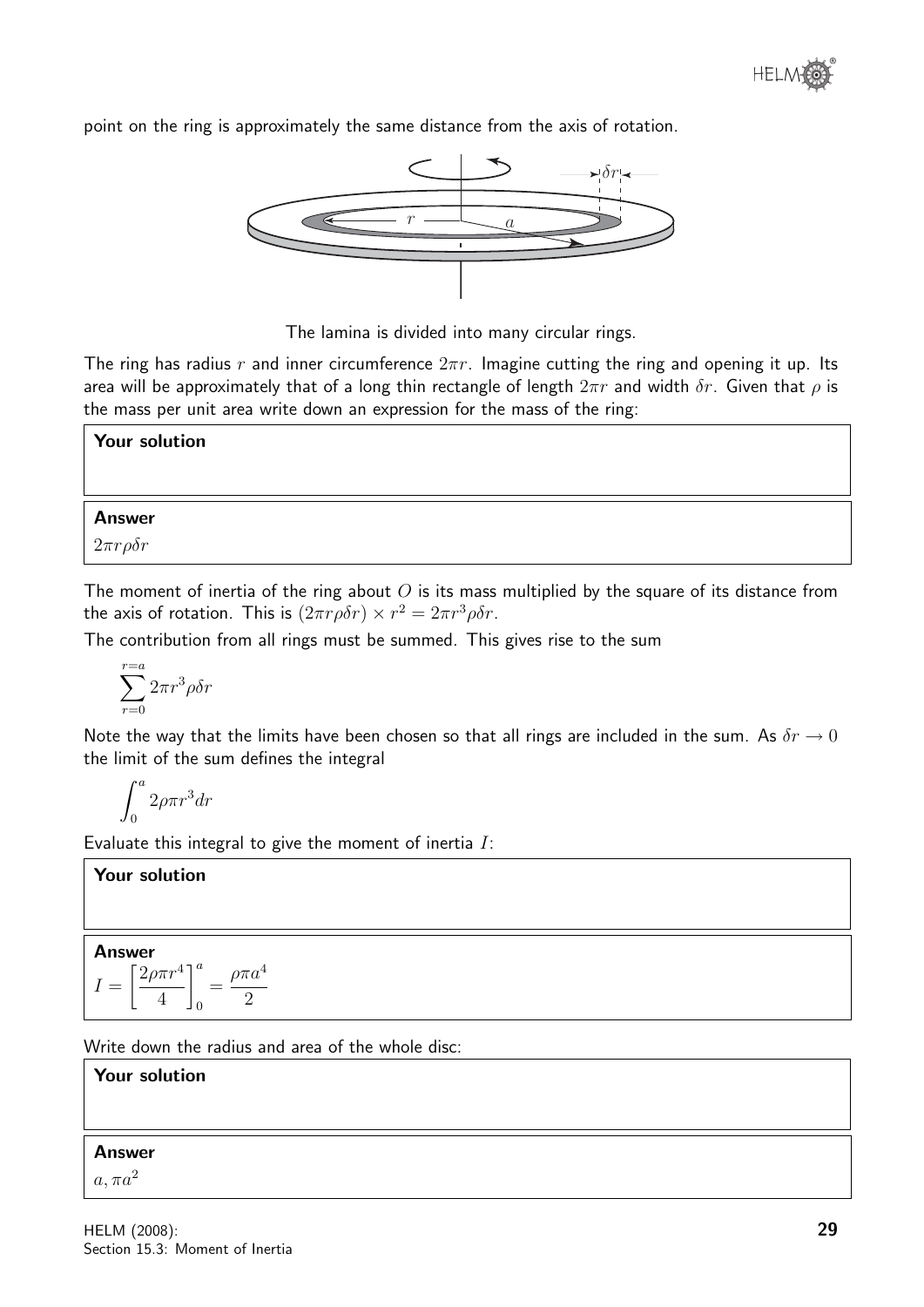With  $\rho$  as the mass per unit area, write down the mass of the disc M:

#### Your solution

 $M =$ 

#### Answer

 $M = \pi a^2 \rho$ 

Finally express  $I$  in terms of  $M$  and  $a$ :

Your solution  $I =$ 

## Answer

 $I =$  $Ma^2$ 2